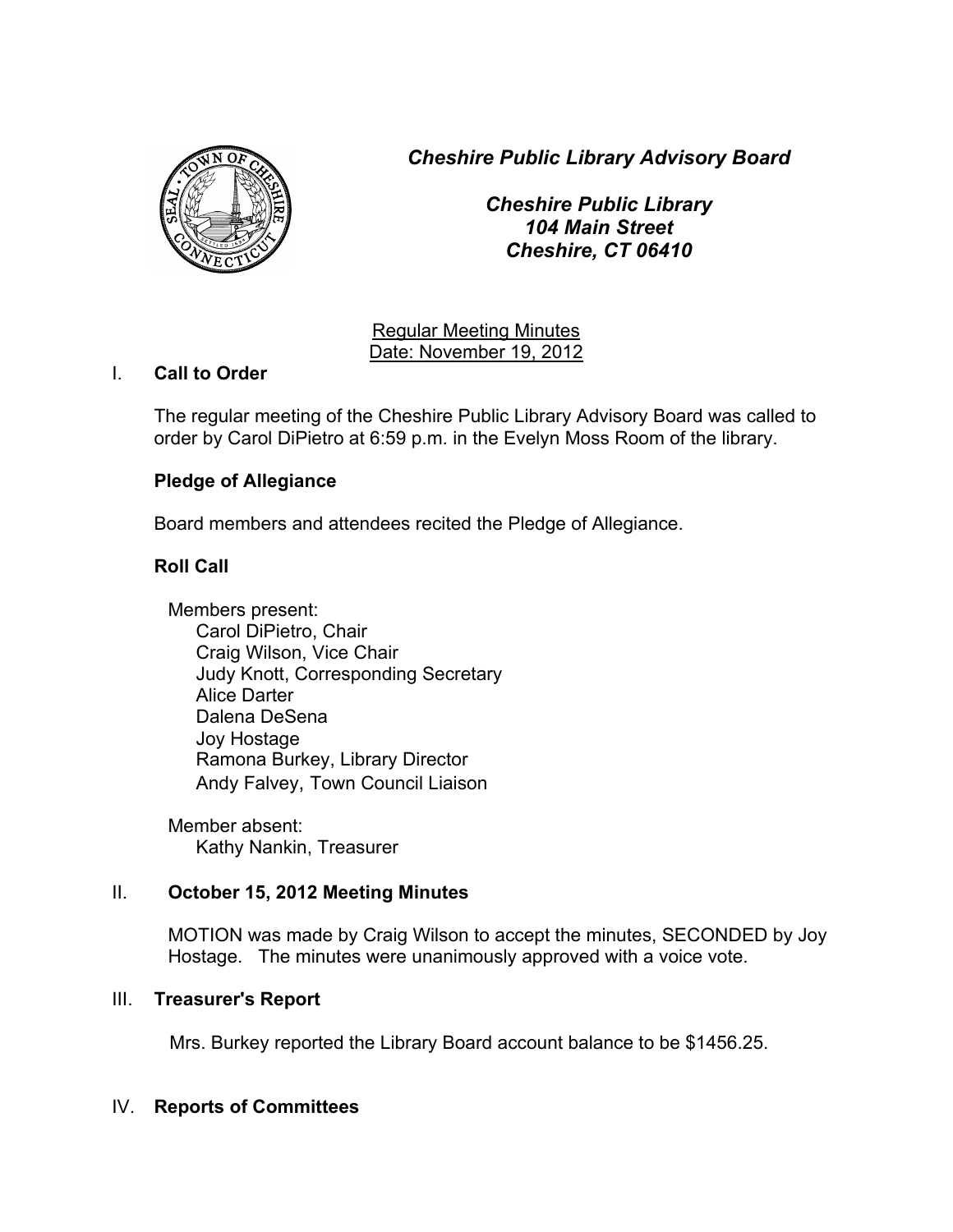1. School-Library Partnership

Mrs. DiPietro read the following report from Sue Hartley.

- School Outreach
	- $\triangleright$  Nov. 9: School visit to Cheshire Nursery School.
	- $\triangleright$  Nov. 13: First Congregational Church 4 year old visit
	- $\triangleright$  Nov. 15: First Congregational Church class visit
	- $\triangleright$  Nov. 16: School visit to Kindercare on Byam Road. Talked about libraries and librarians as community helpers.
	- $\triangleright$  Nov. 20: Doolittle School Book Club: Invitation to talk to the Book Club at Doolittle School.
- Upcoming Library Visits
	- $\triangleright$  Nov. 30: Doolittle School 1<sup>st</sup> grade tour of library
	- $\triangleright$  Dec. 7: Doolittle School 1<sup>st</sup> grade tour of library
- November Children's programs
	- $\triangleright$  Nov. 9: Civil War craft and story time for elementary students
	- $\triangleright$  Nov. 10: Dog Tales Children can read to a therapy dog.
	- $\triangleright$  Nov. 13: Pajama Story Time
	- $\triangleright$  Nov. 17: Fab Film The Lorax at 2pm
	- ▶ Nov. 27: Your Paranormal CT Ghost Hunters Ages 10 & up
- December Children's programs
	- $\triangleright$  Dec. 8: Fab Film
	- ▶ Dec. 12: Future Educators of America (FEA) from Dodd Middle School present a Holiday read-a-long, craft & refreshments 3:30pm
	- $\triangleright$  Dec. 15: Dog Tales Children can read to a therapy dog. 3pm
	- $\triangleright$  Dec. 20: Cookie Decorating Party
	- ▶ Dec. 26: Toy Science Workshop with Eric Nelson. Explore how toys are made and how they work.
	- $\triangleright$  Dec. 27: Builder's Brigade a new monthly program where kids have the opportunity to use their best creativity to design buildings, creatures, and more with Lego and Mega blocks. A different theme is picked for each session; kids can build on that theme or create their own. At the end of each session, their creations will be displayed at the Library until the next club is scheduled.
	- $\triangleright$  Dec. 28: Family Drum time with Edward Leonard at 10:30am. Children learn about rhythm and music. Preschool and up.
- 2. Funding Resources (Mr. Wilson) No report.
- 3. Strategic Plan: (Mrs. DiPietro)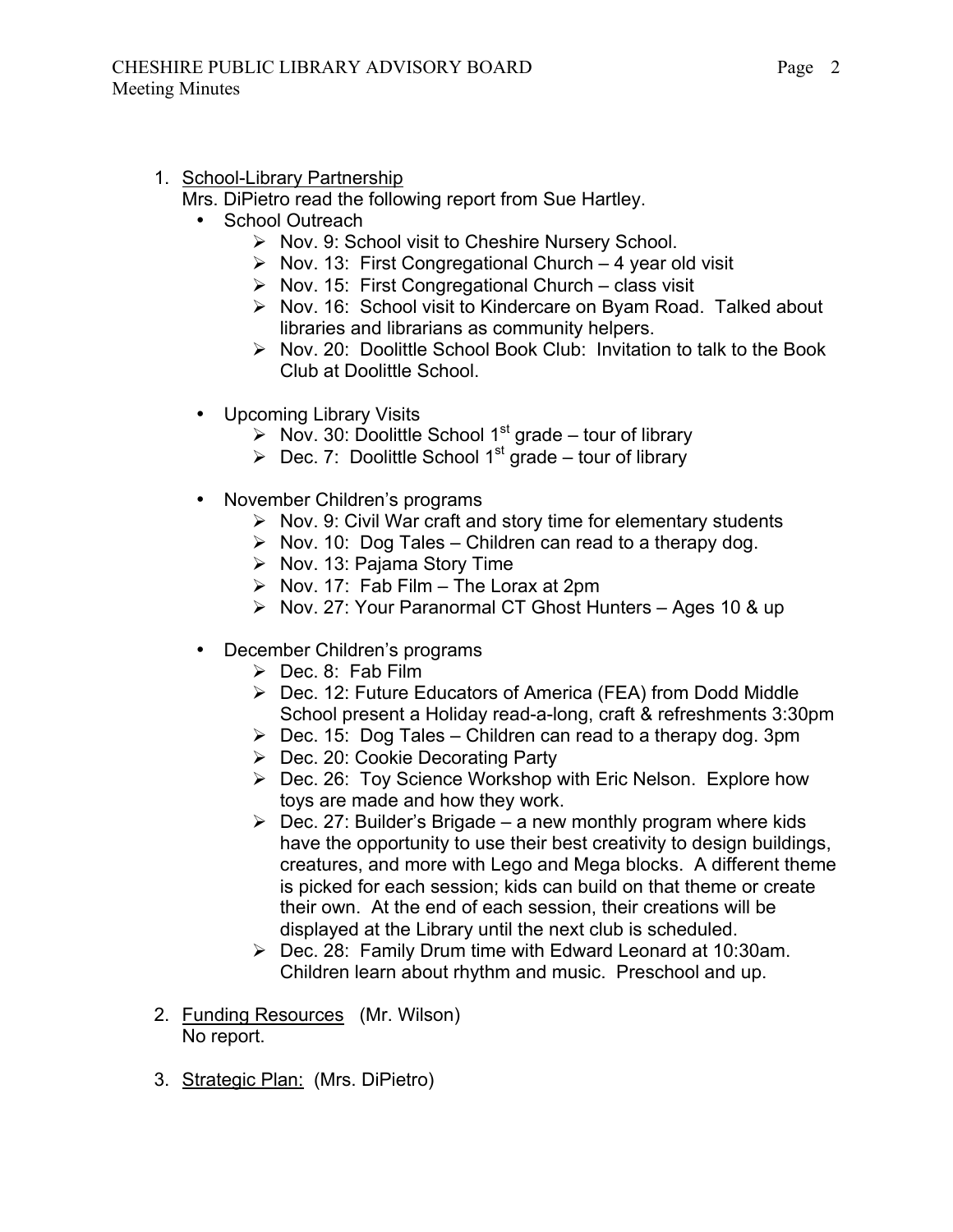The Strategic Planning committee has completed their work. Mrs. DiPietro reported that the Board will vote on the Strategic Plan at the Dec. meeting.

## V. **Communications**

Mrs. DiPietro received numerous e-mails over the past month, including one from Florida complementing the Library website and programs offered. Mrs. DiPietro also received an e-mail from Martha Lape, Friends of the Cheshire Library, thanking the chair for volunteering at the recent book sale and reporting that the Friends made \$6447.25 from the book sale. Mrs. DiPietro responded via an e-mail from the Board thanking the Friends for their support of the Library.

### VI. **Report of the Chair –** Carol DiPietro

Mrs. Burkey, Mrs. Knott and Mrs. DiPietro attended the Association of CT Library Board (ACLB) 2012 -- Trustee Leadership Conference "Preparing your Board for the Future" on Thursday, 10/25/2012. Mrs. DiPietro felt the conference was well organized. The first Group Presentation was entitled "*A Future for Libraries*", presented by Kendall Wiggin, a State Librarian, discussing what libraries will look like in the future. Breakout sessions included "*Working together for Stronger Libraries*" (Mrs. DiPietro attended), "*Library Board Basics"* (Mrs. Knott attended) and "*Giving to Libraries"* (Mrs. Burkey attended). Mrs. DiPietro's session focused on the roles of the Library Director, Trustees (Boards) and Friends, and included a "Roles and Responsibilities Guideline" chart. Mrs. Knott's session focused on how to be a good library board member. One suggestion was to become acquainted with everything your library has to offer. Mrs. Burkey's program focused on the legalities of bequests to libraries. After an excellent luncheon, the afternoon session addressed how to get legislators to your library, presented by 2 legislators. More information about the conference can be found on the ACLB website: www.aclb.org.

Mrs. DiPietro reported that she and Mrs. Knott attended Kandie Carle's "*The Victorian Lady*" program on November 15<sup>th</sup>. Ms. Carle is an excellent storyteller, who dresses in authentic period garb as she tells her story.

## VII. **Report of the Library Director –** Ramona Burkey

See attached report.

#### Funding

We are the beneficiary of a \$1,000 bequest from the estate of Marguerite Downes.

**Technology** 

#### Programs and Services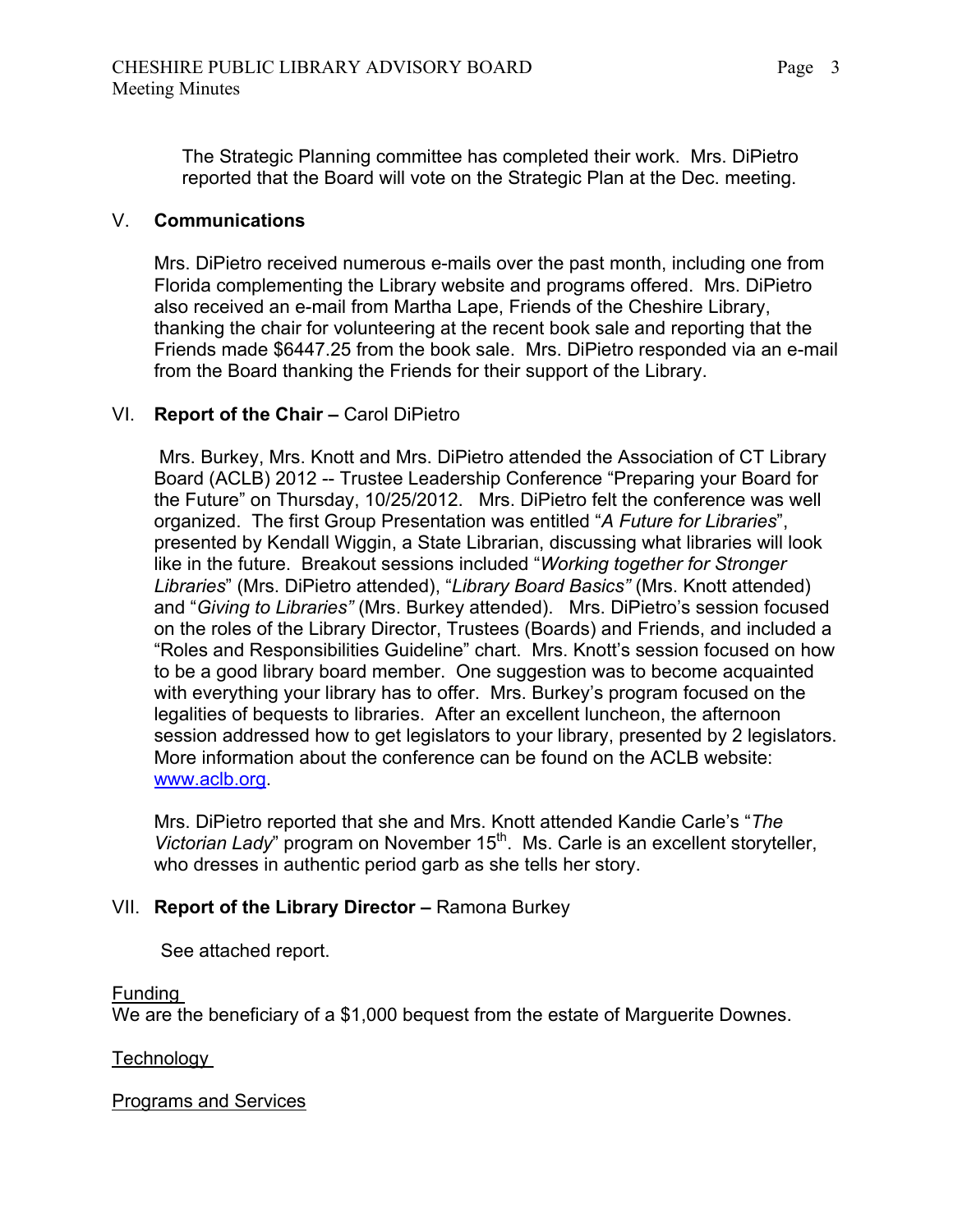Circulation for October 2012 was up 3.7% over that of October 2011, despite being closed for Hurricane Sandy (however, we were closed for several days in late October/early November last year for the October Snowstorm). Our Civil War programming for all ages has been very well-attended and successful. Also popular was our "Couponing 101" program on 11/5.

Don't miss these upcoming events (more info and registration at cheshirelibrary.org):

- Job Search Strategies Monday, 11/26 at 1:00 p.m. Dept, of Labor will show how to use the latest job search technology.
- e-Reader Help Desk Tuesday, 11/27 beginning at 2:00 p.m., and Thursday 11/29 beginning at 6:00 p.m. (pre-registration is essential).
- "Murder By the Book: Mystery Book Club": Umberto Eco's Name of the Rose Tuesday, 11/27 at 7:00 p.m.
- "Your Paranormal Connecticut" (rescheduled from 10/29) Tues., 11/27 at 7p.m.
- Civil War Movie Night: "Glory" Wednesday, 11/28 at 6:30 p.m.
- "Titanic for Dummies" with Author Stephen Spignesi Thurs., 11/29 at 7:00 p.m.
- "Are You an Innie or an Outie?" with humorist Joyce Saltman–Mon., 12/3 at 7pm.
- "Incoming Legislators Meet and Greet" (state and national) Thursday, 12/6 at 3:30 p.m. during the "Gizmos, Gadgets and Goo" program. All Library Board members are particularly encouraged to attend!
- "Summer 1862: The Revolutionary Crisis of the Civil War"–Thurs. 12/6 at 7 p.m.
- Saturday Movie Matinee: "A Muppet Christmas Carol"–Sat., 12/8 at 2:00 p.m.
- Holiday Read-Aloud with Future Educators of America–Wed. 12/12 at 3:30 p.m.
- "The United States of Pie" with cookbook author Adrienne Kane Thursday 12/13 at 7:00 p.m.

December is "Show Your Card" month in Cheshire, and we already have thirty Cheshire businesses registered to participate. Many thanks go to all Library Board members and staff who have done the legwork to sign up these businesses. Mrs. Burkey thanked Mrs. Darter for donating a poster to promote the program.

The latest edition of the Cheshire Public Library cookbook, Cooking By the Book, is now available for sale (\$10.00 each). Checks can be made out to "Friends of the Cheshire Public Library," with "Cookbook" in the memo line. Proceeds will be used to improve the staff room.

The library will close at 4:00 p.m. on Wednesday, Nov. 21, and will be closed all day Thursday, Nov. 22, and Friday, Nov. 23, for Thanksgiving. We will re-open on Saturday, November 24.

## Personnel

The successor bargaining unit contract has been ratified by the library union and approved by the Town Council. It will go into effect after being signed by both parties later this month. The union/management job descriptions review committee is getting closer to having a final draft of the proposed revisions. The contract includes language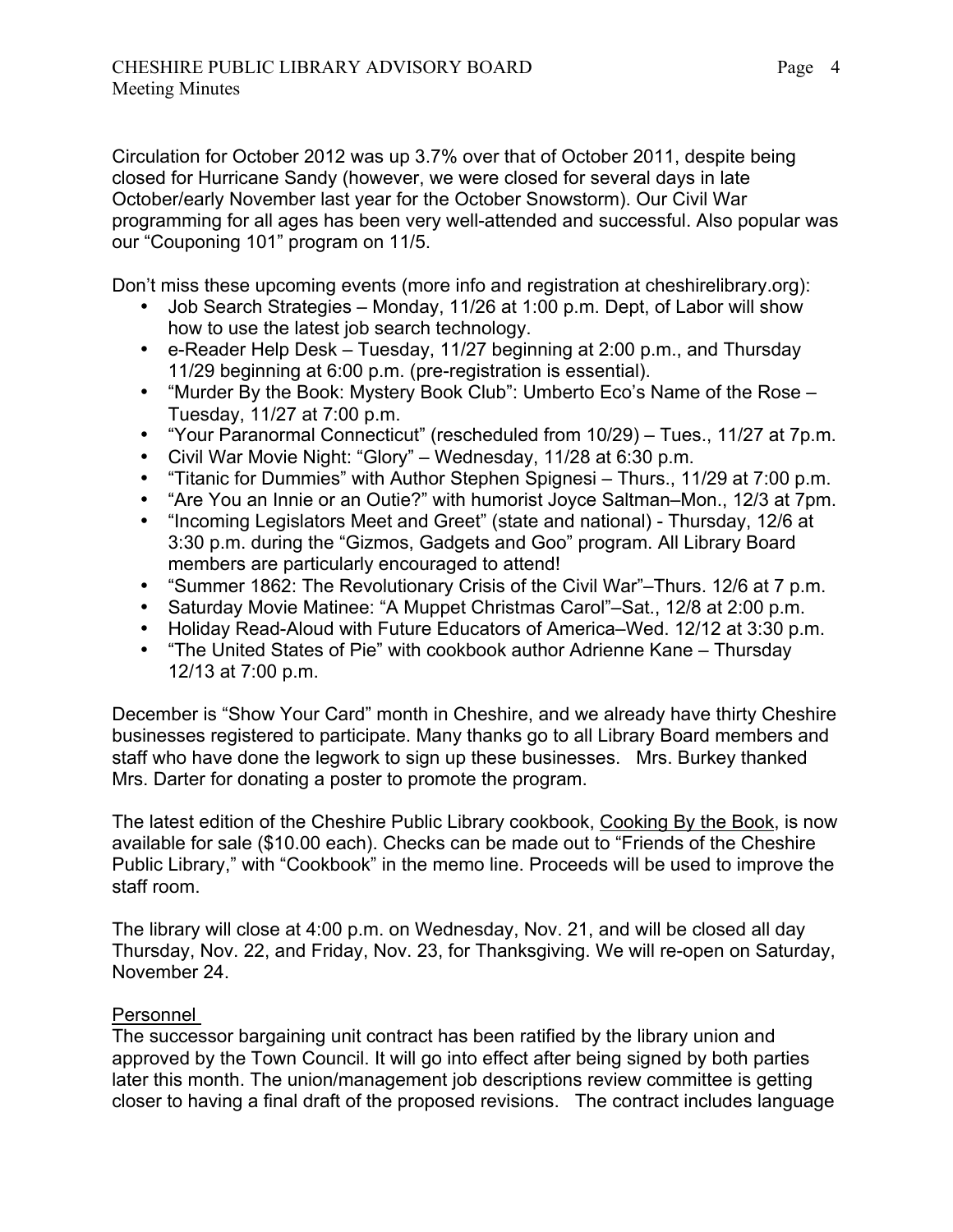that allows the ability to schedule union members between 9am-1pm on Saturdays during the summer. Such a move would have budgetary impact. The contract language was clarified regarding lay-offs.

## Budget

I am preparing items for our 2013-2014 budget request, which is due to the Town Manager in late January. Mrs. DiPietro asked if opening on Sundays is being considered. Mrs. Burkey responded that opening on Sundays would have a greater budget impact. She also said the Library would need to open on Sundays for several months for it to be effective. The cost is about \$1000 per Sunday to open. Mrs. Burkey stated the budget priority would be to open on Saturdays during the summer.

### Buildings and Grounds

### Policies and Planning

The Strategic Planning committee met on Monday, 11/19, and completed their work. Mrs. Burkey thanked the Board members for their hard work.

### Other/Meetings

I attended several union-management job descriptions meetings; an LCI RFID Users Group meeting; individual monthly meetings with library department heads; a children's department meeting; the annual convention of the Connecticut Conference of Municipalities; the annual conference of the Association of Connecticut Library Boards; an LCI Library Directors roundtable meeting; a monthly meeting with the Town Manager; several weekly group meetings with library department heads; a library Social Networking and Media meeting; and a monthly town department heads meeting. Mrs. Burkey is speaking at the Economic Development Commission on 11/20/12.

Mrs. Hostage commented on Mrs. Burkey's Guest Column in a recent Cheshire Herald. Mrs. Hostage also asked about the Civil War soldier in character program from the CT State Library. Mrs. Burkey responded that the Nov. 8th program "The Life and Times of William Webb: An African-American Civil War Soldier from CT" presented by Kevin Johnson was well received.

## IX. **Unfinished Business**

## X. **New Business**

Mrs. Hostage reported that she represented Mrs. DiPietro at the annual Exchange Club Breakfast this morning at Elim Park. The keynote speaker was Major Fox, Chief of Staff for the CT State Police. His focus was that we can always do more to help people who are needed.

Mrs. Hostage asked Mr. Falvey for a Town Council report, including information about the new recycling bins. She also asked Mr. Falvey if a child got inside one